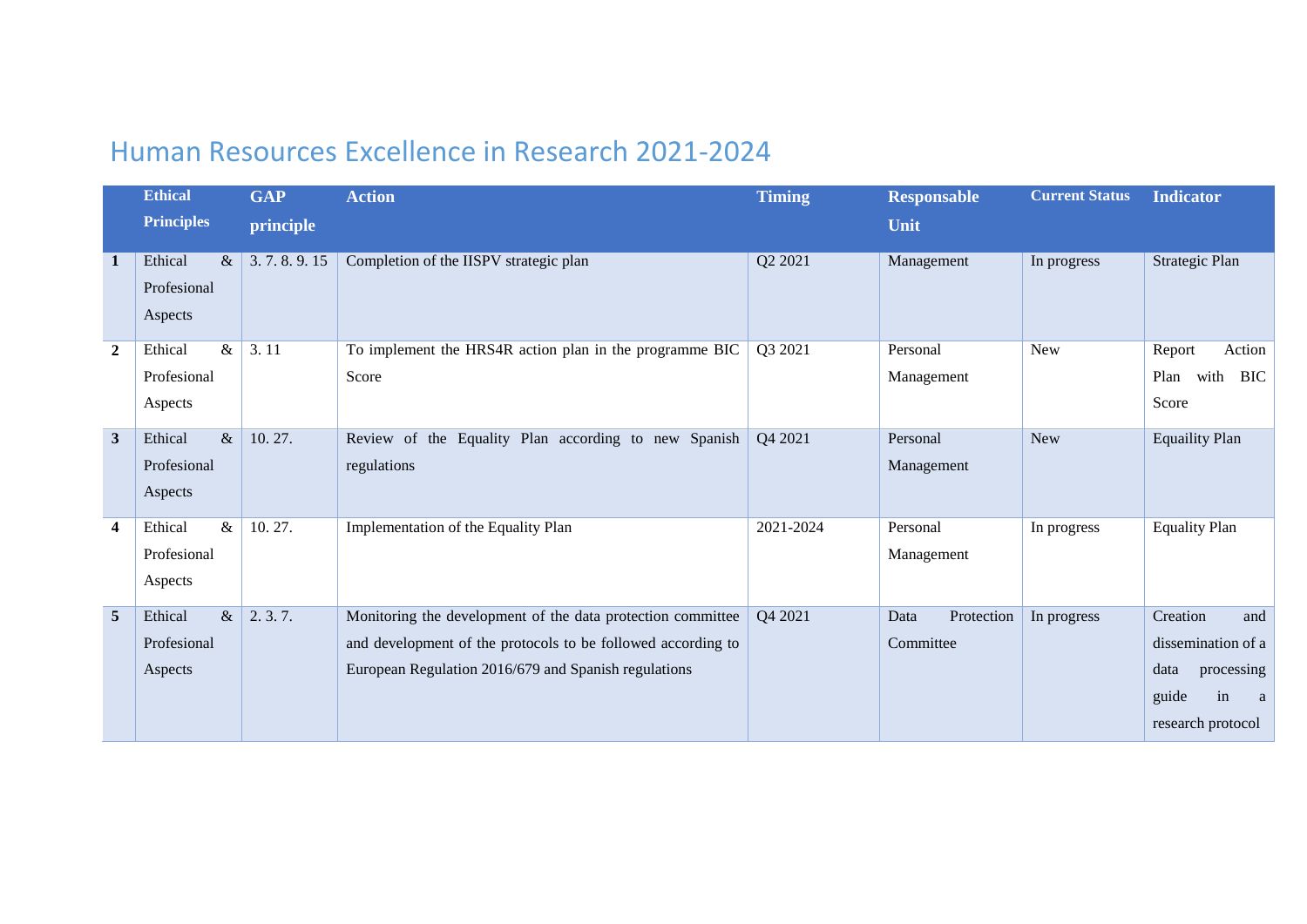|                | <b>Ethical</b>    | <b>GAP</b>    | <b>Action</b>                                                  | <b>Timing</b> | <b>Responsable</b>      | <b>Current Status</b> | <b>Indicator</b>             |
|----------------|-------------------|---------------|----------------------------------------------------------------|---------------|-------------------------|-----------------------|------------------------------|
|                | <b>Principles</b> | principle     |                                                                |               | Unit                    |                       |                              |
| 6              | Ethical<br>$\&$   | 2.3.7.        | Review and update, if necessary, of work procedures on ethical | Q2 2023       | <b>Ethics Committee</b> | In progress           | Creation<br>and              |
|                | Profesional       |               | aspects.                                                       |               |                         |                       | disseminating a              |
|                | Aspects           |               |                                                                |               |                         |                       | guide for ethical            |
|                |                   |               |                                                                |               |                         |                       | in<br>issues<br><sub>a</sub> |
|                |                   |               |                                                                |               |                         |                       | research protocol            |
| $\overline{7}$ | Ethical<br>$\&$   | 3. 5. 7. 10.  | Create a complaint mechanism                                   | Q4 2021       | Personal                | In progress           | Complaint                    |
|                | Profesional       | 11.23         |                                                                |               | Management              |                       | mechanism                    |
|                | Aspects           |               |                                                                |               |                         |                       |                              |
|                |                   |               |                                                                |               |                         |                       |                              |
| 8              | Recruitment       | 4.12.13.14.   | Analysis, review and approval of documentation in relation to  | Q2 2023       | Personal                | In progress           | Evaluation                   |
|                | & Selection       | 15. 16. 18.   | the recruitment and selection procedure                        |               | Management              |                       | document                     |
|                |                   | 19. 22. 27.   |                                                                |               |                         |                       | Interview manual             |
|                |                   | 28. 29. 30.   |                                                                |               |                         |                       | Extension of the             |
|                |                   | 38            |                                                                |               |                         |                       | indicators manual            |
| 9              | Recruitment       | 2. 3. 10. 12. | Preparation of a guide for personnel coming from other         | Q4 2021       | Personal                | In progress           | Support document             |
|                | & Selection       | 13.           | countries.                                                     |               | Management              |                       | for administrative           |
|                |                   |               |                                                                |               |                         |                       | and<br>legal                 |
|                |                   |               |                                                                |               |                         |                       | procedures in our            |
|                |                   |               |                                                                |               |                         |                       | country.                     |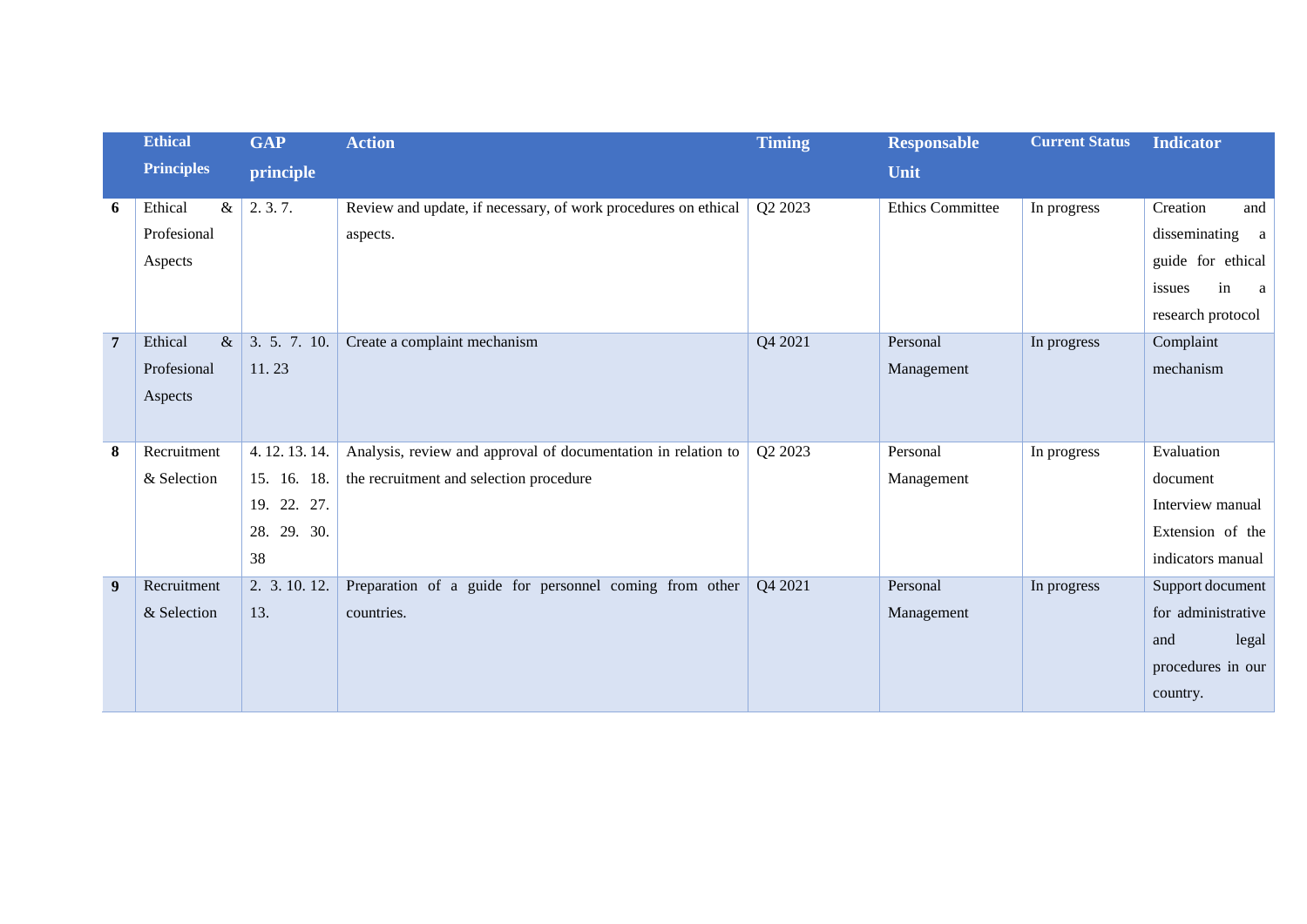|    | <b>Ethical</b>    | <b>GAP</b>    | <b>Action</b>                                                    | <b>Timing</b> | <b>Responsable</b> | <b>Current Status</b> | <b>Indicator</b>      |
|----|-------------------|---------------|------------------------------------------------------------------|---------------|--------------------|-----------------------|-----------------------|
|    | <b>Principles</b> | principle     |                                                                  |               | Unit               |                       |                       |
| 10 | Recruitment       | 12.13.14      | Preparation a guide with the different stages of the recruitment | Q1 2023       | Personal           | <b>New</b>            | Guide and FAQs        |
|    | & Selection       |               | and hiring process and a FAQs document for the applicants        |               | Management         |                       | document              |
| 11 | Recruitment       | 2. 3. 4. 10.  | Welcome manual review                                            | Q3 2022       | Personal           | In progress           | <b>Welcome Manual</b> |
|    | & Selection       | 12.13.        |                                                                  |               | management         |                       |                       |
| 12 | Recruitment       | 12. 13. 14.   | Train the team leaders in selection procedures                   | Q3 2022       | Personal           | <b>New</b>            | Train<br>about        |
|    | & Selection       | 16. 33. 35.   |                                                                  |               | Management         |                       | recruitment<br>and    |
|    |                   | 39            |                                                                  |               |                    |                       | selection             |
| 13 | Recruitment       | 11. 12. 13.   | To develop and implement a system to assess that OTM-R           | Q3 2023       | Personal           | <b>New</b>            | Document<br>to        |
|    | & Selection       | 14.15         | meets it targets                                                 |               | Management         |                       | OTM-R<br>assess       |
|    |                   |               |                                                                  |               |                    |                       | targets are met       |
| 14 | Recruitment       | 11. 12. 13.   | To develop and implement a more comprehensive quality            | Q3 2023       | Personal           | In progress           | Quality<br>control    |
|    | & Selection       | 14.15         | control OTM-R system                                             |               | Management         |                       | OTM-R<br>system       |
|    |                   |               |                                                                  |               |                    |                       | policy                |
| 15 | Working           | 2. 5. 10. 18. | To create a labour agreement                                     | Q1 2023       | Management         | In progress           | Labour agreement      |
|    | Conditions        | 19. 22. 24.   |                                                                  |               |                    |                       |                       |
|    |                   | 25.26.        |                                                                  |               |                    |                       |                       |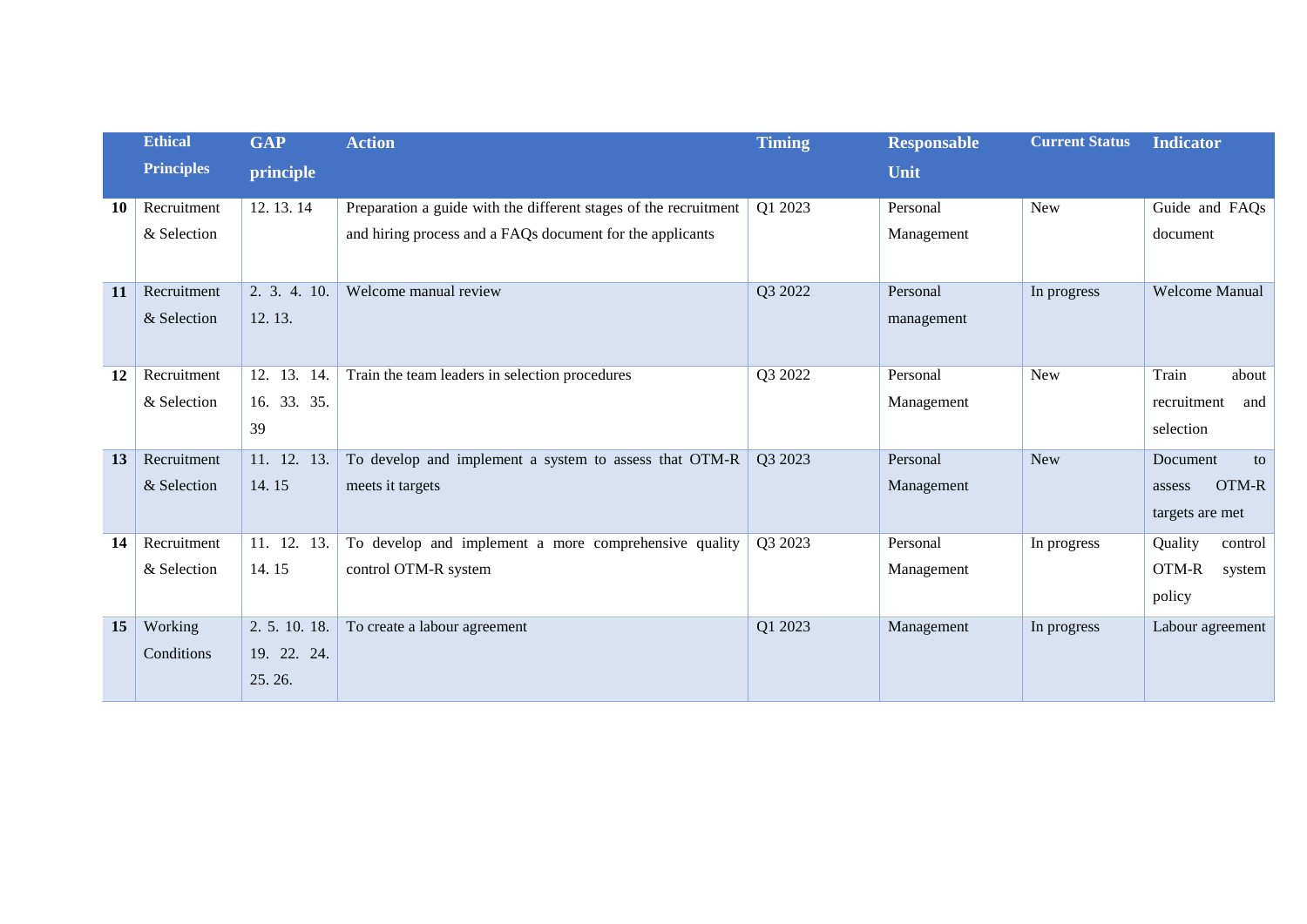|           | <b>Ethical</b>    | <b>GAP</b>  | <b>Action</b>                                                   | <b>Timing</b> | <b>Responsable</b>        | <b>Current Status</b> | <b>Indicator</b>     |
|-----------|-------------------|-------------|-----------------------------------------------------------------|---------------|---------------------------|-----------------------|----------------------|
|           | <b>Principles</b> | principle   |                                                                 |               | Unit                      |                       |                      |
| <b>16</b> | Working           | 22. 23. 24. | To develop an internal study that analyses the stability of     | Q2 2022       | Management                | In progress           | Document<br>with     |
|           | conditions        | 25. 34. 36. | employment conditions, training, job, for research employees in |               |                           |                       | of<br>results<br>the |
|           |                   | 37.40.      | IISPV.                                                          |               |                           |                       | analysis             |
|           |                   |             |                                                                 |               |                           |                       |                      |
| 17        | Working           | 3.4.8.9.    | Application of an HRS4R communication strategy                  | Q2 2022       | Personal                  | <b>New</b>            | Dissemination of     |
|           | conditions        |             |                                                                 |               | Management                |                       | HRS4R<br>the         |
|           |                   |             |                                                                 |               | Comunication              |                       | and the<br>strategy  |
|           |                   |             |                                                                 |               | Department                |                       | actions related to   |
|           |                   |             |                                                                 |               |                           |                       | the plan             |
|           |                   |             |                                                                 |               |                           |                       |                      |
| 18        | Working           | 24.         | To define teleworking polices                                   | Q4 2022       | Personal                  | New                   | <b>IISPV</b>         |
|           | Conditions        |             |                                                                 |               | Managament                |                       | teleworking          |
|           |                   |             |                                                                 |               |                           |                       | policy               |
| 19        | Training<br>$\&$  | 9.33.38.39  | Continuous training throughout the career                       | Annual        | <b>Training Committee</b> | In progress           | <b>Training Plan</b> |
|           | Development       |             |                                                                 |               |                           |                       |                      |
|           |                   |             |                                                                 |               |                           |                       |                      |
| 20        | $\&$<br>Training  | 33.         | To teachs pecific courses in open access, gender perspective,   | 2021-2024     | <b>Training Committee</b> | New                   | <b>Training Plan</b> |
|           | Development       |             | data processing and social impact                               |               |                           |                       |                      |
|           |                   |             |                                                                 |               |                           |                       |                      |
|           |                   |             |                                                                 |               |                           |                       |                      |